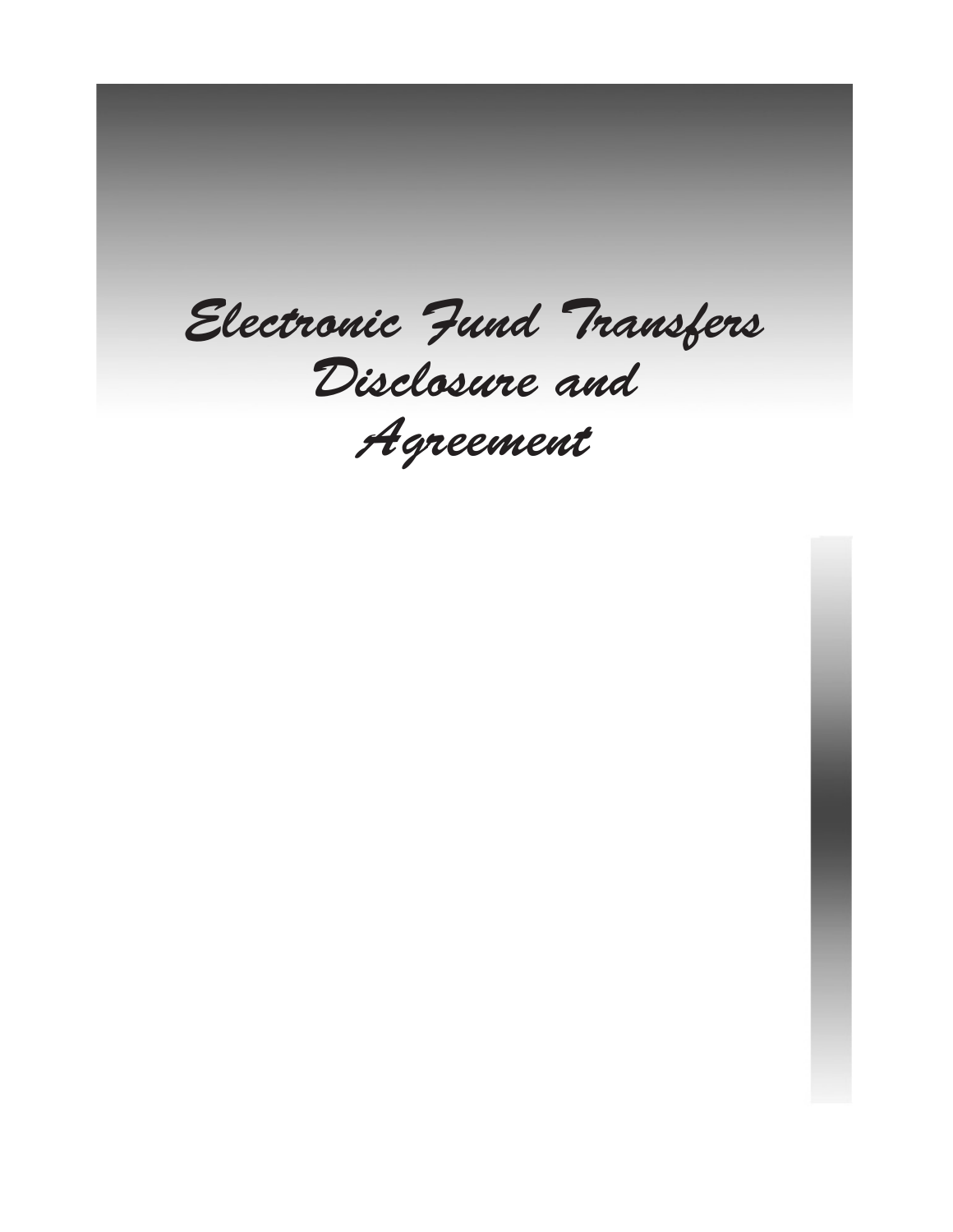*This EFT Disclosure and Agreement as amended from time to time ("Agreement") sets forth the terms and conditions governing the use of the Monterey County Employees Credit Union electronic transfer services. Disclosure information that applies to all electronic services offered by Monterey County Employees Credit Union is given below, followed by specific disclosure information for each service. This Agreement takes the place of all prior agreements and disclosures governing the use of all electronic services. By retaining, using, or allowing others to use the electronic services offered by Monterey County Employees Credit Union, you are agreeing to be bound by the terms and conditions of this Agreement. In this Agreement, the term ("you") and ("your(s)") refer to the member, and the terms ("we") ("us") and ("our(s)") refer to Monterey County Employees Credit Union.* 



#### **Personal Identification Number**

The Credit Union will issue you a Personal Identification Number (PIN) that must be used with the Debit Card for transactions that require the use of a PIN. This number should be memorized-DO NOT write it on your Debit Card. After memorizing your PIN, you should destroy the notice disclosing your PIN. If you forget your PIN, contact the Credit Union and we will issue you a new one.

#### **Right to Receive Documentation of Transactions**

You will get a monthly account statement reflecting all of your transactions unless there is no activity in a particular month. In any case you will get the statement at least quarterly. Depending on the terminal or if the transaction is \$15 or less, you may receive a receipt at the time you make a transaction at a terminal. If you do receive a receipt, retain the receipt to compare with your monthly statement from the Credit Union.

### **Your Liability for Lost, Stolen or Unauthorized Transactions Involving Debit Cards**

Tell us AT ONCE if you believe your Debit Card and/or Personal Identification Number (PIN) has been lost or stolen or if your statement shows an electronic fund transfer has been made without your permission using information from your check. Telephoning is the best way of keeping your possible losses down. You could lose all the money in your account (plus your maximum overdraft line of credit if you have one with us). If you tell us within sixty (60) days of our sending your statement, you can lose no more than \$50 if someone used your Debit Card without your permission. If you do not tell us within sixty (60) days after the statement was mailed to you, you may not get back any money you lost after the close of the sixty (60) days and before notice to us. If your delay in notifying us was due to extenuating circumstances beyond your reasonable control, including extended travel, your or a member of your family's death or serious illness, hospitalization, permanent mental impairment or serious physical impairment, unless the circumstance did not reasonably contribute to your delay in notifying us within the sixty (60) day period, we will extend the sixty (60) day period by a reasonable period.

### **Special Notice to MasterCard Debit Cardholders**

If there is an unauthorized use of your MasterCard Debit Card then your liability will be zero (\$0.00) so long as:

- 1. You exercised reasonable care in safeguarding your card from risk of loss or theft;
- 2. You have not reported two or more incidents of unauthorized use within the preceding twelve (12) months; and
- 3. Your account is in good standing.

If you cannot meet these requirements then your liability with respect to unauthorized transactions may be greater than the above zero (\$0.00) liability limit, to the extent allowed under applicable law. In any case, to minimize your potential liability you should notify us of any unauthorized use no later than 60 days after your statement was mailed to you. This provision limiting your liability does not apply to either MasterCard commercial cards or ATM cash disbursements.

#### **How to Notify the Credit Union in the Event of an Unauthorized Transaction**

If you believe your Debit Card or PIN has been lost or stolen, or that someone has transferred or may transfer money from your account without your permission, call us at 831.540.4627 or 800.528.2273 or write to us at 20 West Market Street, Salinas, CA 93901. You should also call the number or write to the address listed above if you believe a transfer has been made using information from your check without your permission.

#### **Business Days**

Our business days are Monday through Friday, excluding holidays.

#### **Our Liability for Failure to Make Transfers**

If we do not complete a transaction to or from your share or share draft account on time or in the correct amount according to our agreement with you, we will be liable for your losses or damages. However, there are some exceptions. We will NOT be liable, for instance, if:

- a) through no fault of ours, you do not have enough money in your account to make the transaction;
- b) the transaction would go over the credit limit on your credit line;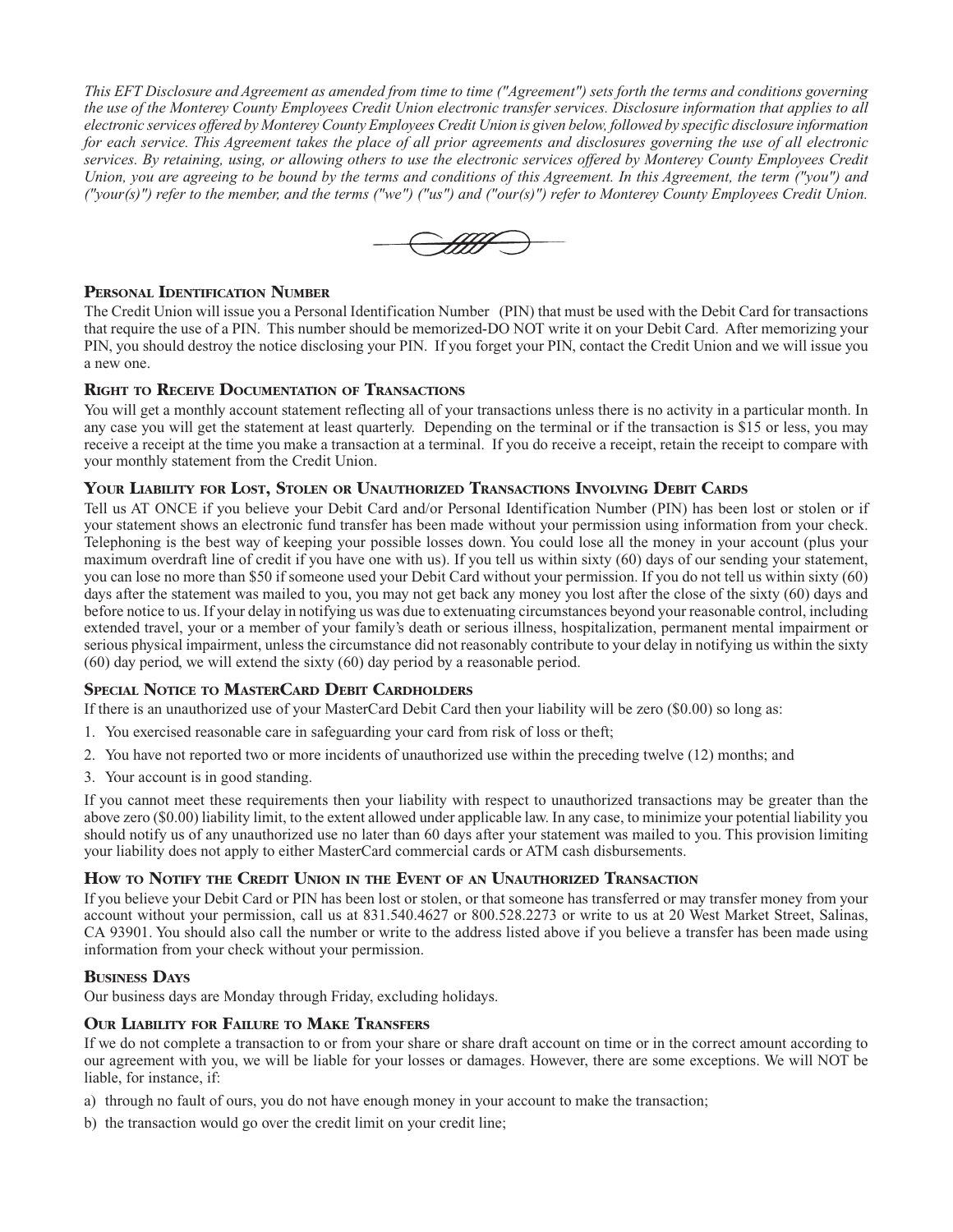- c) the terminal where you were making the transaction did not have enough cash;
- d) the ATM or network system was not working properly and you were aware of the malfunction when you started the transaction;
- e) circumstances beyond our control (such as fire, flood, power failure, or computer down time) prevented the transaction, despite reasonable precautions that we have taken;
- f) the money in your account is subject to an uncollected funds hold, legal process or any other encumbrance or agreement restricting a transaction;
- g) your Debit Card has expired, is damaged so that the terminal cannot read the encoding strip, is inactive or because your PIN has been entered incorrectly;
- h) your Debit Card or PIN has been reported lost or stolen and we have blocked the account; or
- i) the failure to complete the transaction is done to protect the integrity of the system or to protect the security of your account.
- There may be other exceptions not specifically mentioned above.

#### **In Case of Errors or Questions About your Electronic Transfers**

Telephone us at 831.540.4627 or write to us at 20 West Market Street, Salinas, CA 93901 as soon as you can, if you think your statement or receipt is wrong or if you need more information about a transfer listed on the statement or receipt. You should also call the number or write to the address listed above if you believe a transfer has been made using information from your check without your permission. We must hear from you no later than sixty (60) days after we sent the FIRST statement on which the problem or error appeared.

- 1. Tell us your name and account number (if any).
- 2. Describe the error or the transfer you are unsure about, and explain as clearly as you can why you believe it is an error or why you need more information.
- 3. Tell us the dollar amount of the suspected error.

If you tell us orally, we may require that you send us your complaint or question in writing within ten (10) business days.

We will tell you the results of our investigation within ten  $(10)^*$  business days after we hear from you and will correct any error promptly. If we need more time, however, we may take up to forty-five (45)\*\* days to investigate your complaint or question. If we decide to do this, we will credit your account within ten (10)\* business days for the amount you think is in error, so that you will have the use of the money during the time it takes us to complete our investigation. If we ask you to put your complaint or question in writing and we do not receive it within ten (10) business days, we may not credit your account.

If we decide that there was no error, we will send you a written explanation within three business days after we finish our investigation. You may ask for copies of the documents that we used in our investigation.

\*If you give notice of an error within thirty (30) days after you make the first deposit to your account, we will have twenty (20) business days instead of ten (10) business days.

\*\*If you notice an error within thirty (30) days after you make the first deposit to your account, notice of an error involving a point of sale transaction, or notice of an error involving a transaction initiated outside the U.S. its possessions and territories, we will have ninety (90) days instead of forty-five (45) to investigate.

#### **Charges**

In order to obtain the electronic services listed, you must open and maintain a share draft account. All charges associated with our electronic fund transactions are disclosed in our Rate and Fee Schedule which accompanies this Disclosure and Agreement.

#### **Disclosure of Account Information to Third Parties**

We will disclose information to third parties about your account or the transfers you make:

- a) when it is necessary to complete the transaction;
- b) in order to verify the existence and condition of your account for a third party, such as a credit bureau or merchant;
- c) in order to comply with government agency or court orders or other legal process; or
- d) if you give us your prior oral or written permission.

#### **Address Change**

Keep the Credit Union informed of your current address to ensure correct mailing of monthly statements.

#### **Amendments**

The Credit Union may change the terms and conditions of this Agreement from time to time by mailing written notice to your address as it appears on our records. If any change results in greater cost or liability to you or decreases access to your Accounts, you will be given at least twenty-one (21) days prior notice of the change. Prior notice may not be given where an immediate change in terms or conditions is necessary to maintain the integrity of the system and/or the security of Debit Cards or designated accounts.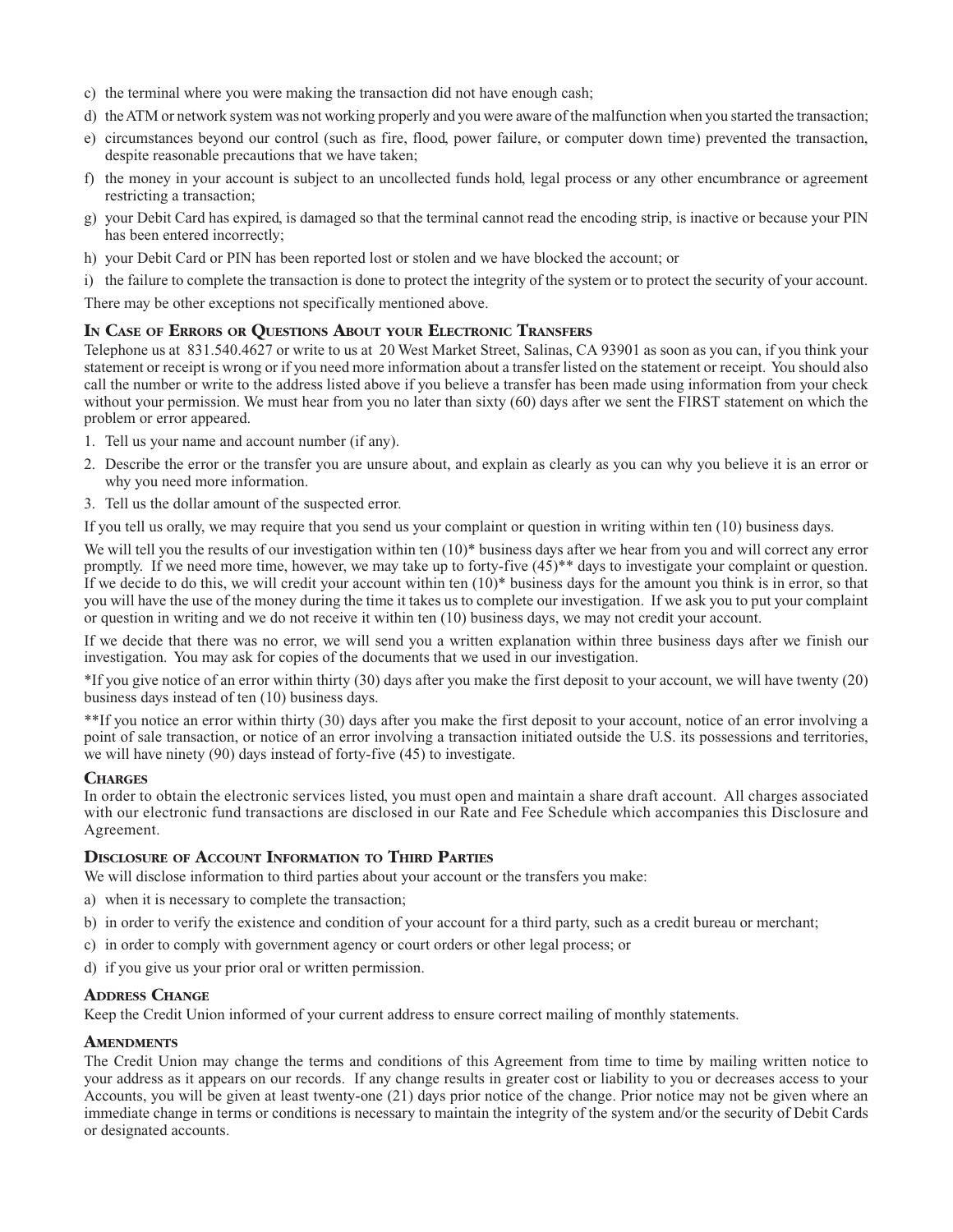### **Termination**

You may terminate this Agreement with us at any time. The Credit Union reserves the right to terminate this Agreement and/or your use of your Debit Card or PIN with or without cause. We may do so immediately if:

- a) you or any authorized user of your Debit Card, PIN or account breaches this or any other agreement with the Credit Union;
- b) we have reason to believe that there has been, or might be, an unauthorized use of your Debit Card, PIN or account; or
- c) you or any authorized user of your Debit Card, PIN or account request that we do so.

#### **Attorneys' Fees**

You agree to pay the Credit Union all of our costs and reasonable attorneys' fees, including all collection costs, litigation costs, skip-tracing fees, and outside services fees incurred while we are enforcing our rights under this Agreement.

#### **Additional Benefits/Card Enhancements**

The Credit Union may from time to time offer additional services to your Account. Some may be at no additional cost to you and others may involve a specified fee. You understand that the Credit Union is not obligated to offer such services and may withdraw or change them at any time.

#### **Waiver of Rights**

The Credit Union can delay enforcing any of the provisions under this Agreement or the law any number of times without losing its right to enforce them at a later date.

#### **Other Agreements**

Except as stated otherwise in the Agreement, this Agreement does not alter or amend any of the terms or conditions of any other agreement you may have with the Credit Union.

#### **Severability**

If any part of this Agreement should be held to be unenforceable, the remaining provisions of this Agreement shall remain in full force and effect.

#### **Who is Bound by this Agreement**

Each person who signs the Application agrees to be bound by the terms and conditions of this Agreement. If more than one person signs the application, all signers are jointly and severally liable. The Credit Union can waive or delay enforcement of its rights as to one signer without affecting its ability to enforce its rights as to the other signers. The Agreement is also binding upon your heirs, personal representatives and successors.

#### **SIGNATURES**

By using your access to the system, or authorizing anyone else to use your access to the system, and/or by signing the application, you agree to be bound by the terms and conditions of this Agreement and Disclosure.

#### **Consumer Reports**

The Credit Union makes credit available to its members on a regular basis. The Applicant(s)/Account Holder(s) of the account authorizes the Credit Union to obtain consumer reports in connection with credit and business transactions involving the Applicant(s)/Account Holder(s), including but not limited to applying for membership, the opening of a share or share/draft account or the issuance of Debit Card, or other service provided by the Credit Union, and the Applicant(s)/Account Holder(s) of the account authorize any person, association, or corporation to furnish on request of this Credit Union, information concerning the affairs of the Applicant(s)/Account Holder(s). The Applicant(s)/Account Holder(s) also authorizes the Credit Union to furnish information concerning the account to consumer reporting agencies.

#### **Transactions Limitations**

No more than six preauthorized, automatic, online or telephonic transfers made to another account at the Credit Union or to a third party or no more than six transfers or withdrawals made by check, draft, debit card or similar order payable to a third party may be made from each savings account or money market deposit account in any calendar month. If an Account Holder exceeds, or attempts to exceed, these transfer limits, the excess transfer requests may be refused or reversed, a fee may be imposed on the excess transfer requests, and the Credit Union may reclassify or close the account. Transfers initiated by telephone must be counted among the six monthly transfers, except that there are no limits on the number of withdrawals paid directly to an Account Holder when initiated by mail, telephone or messenger. There are no limits on the number of withdrawals if initiated in person.

*Refer to the "Limitations on Transactions" section for information regarding limitations specific to each electronic service.* 

# *Additional Disclosures Applicable to ACH Services*

### **Documentation of Direct Deposit**

If you have arranged to have direct deposits made to your account at least once every sixty (60) days from the same person or company, you can call us at 831.540.4627 to find out whether or not the deposit has been made. If the only possible transfers to or from your account are direct deposits or preauthorized deposits, you will get at least a quarterly statement from us.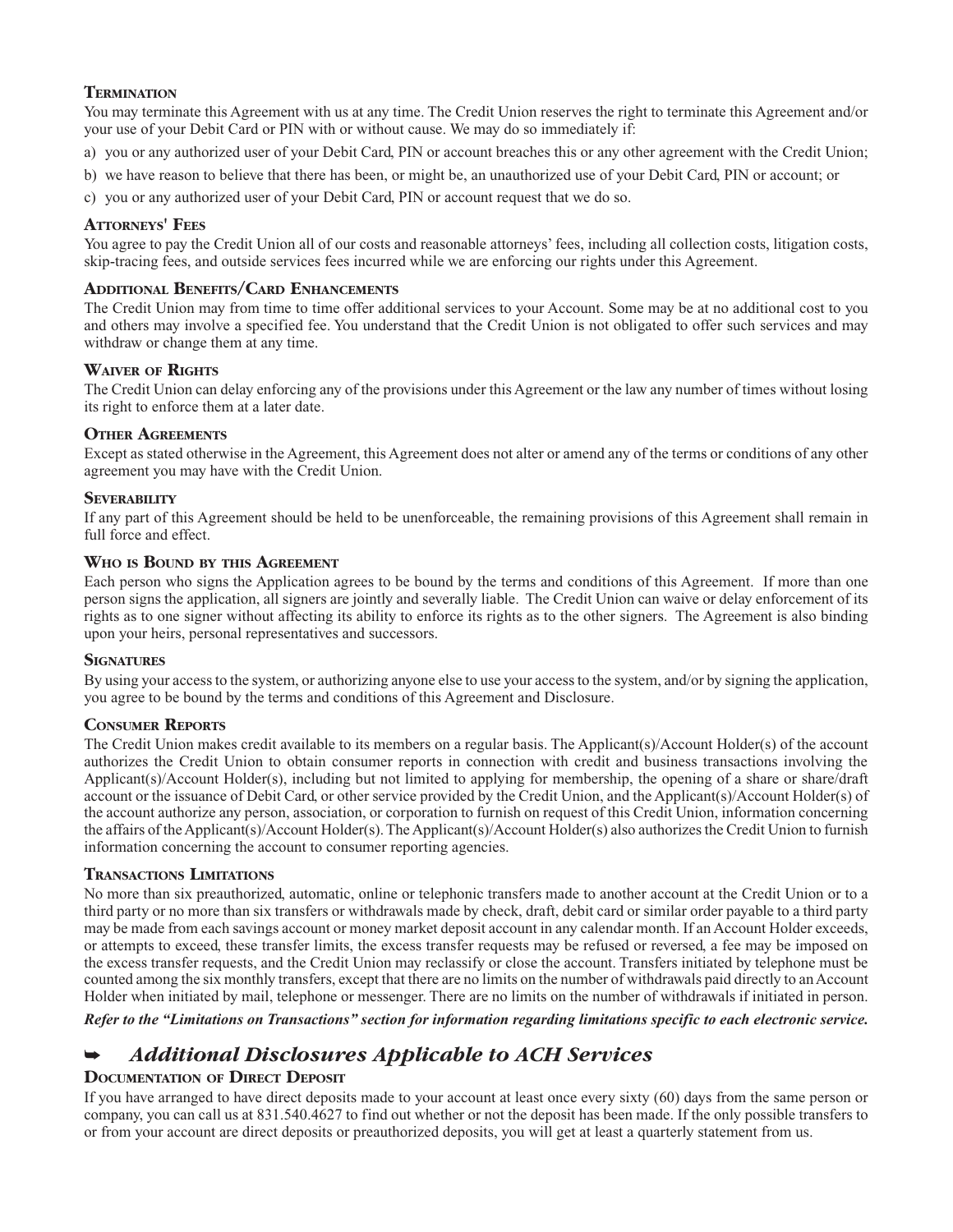## **Disclosure of Right to Stop Payment**

• Right to stop payment and procedure for doing so.

If you have told us in advance to make regular payments out of your account, you can stop any of these payments. Here's how: Call us at 831.540.4627, or write to us at 20 West Market Street, Salinas, CA 93901,in time for us to receive your request three (3) business days or more before the payment is scheduled to be made. If you call we may also require you to put your request in writing and get it to us within fourteen (14) days after you call.

Notice of varying amounts.

If these regular payments vary in amount, the person you are going to pay will tell you 10 days before each payment, when it will be made and how much it will be. You may choose instead to get this notice only when the payment would differ by more than a certain amount from the previous payment, or when the amount would fall outside certain limits that you set.

#### **Transactions Available**

You may use the ACH services to perform the following transactions:

- Make deposits to your share or share draft account;
- Make loan payments;
- Pay bills directly from your share draft account in the amounts and on the days you request;
- Authorize a merchant or other payee to make a one-time electronic payment from your share draft account using information from your check to pay bills or pay for purchases; and
- Authorize a merchant or other payee to debit your share draft account for returned check fees or returned debit entry fees.

All payments and deposits are subject to later verification by us.

#### **Limitations on Transactions**

The following are limitations to the use of the ACH service:

• ACH debits cannot be made from your share account.

## *Additional Disclosures Applicable to Telephone Teller Audio Response Services*

#### **TRANSACTIONS AVAILABLE**

You may use the Telephone Teller Audio Response Service to perform the following transactions:

- Obtain account and loan balances;
- • Obtain loan payment due date and pay off information;
- Obtain last dividend, date and amount;
- Obtain clearance of specific checks;
- Request a check withdrawal from your share or share draft account;
- Transfer funds between your share and share draft accounts; and
- Make loan payments.

All payments and deposits are subject to later verification by us.

#### **Limitations on Transactions**

The following are limitations to the use of the Telephone Teller Audio Response service:

- The maximum amount you may withdraw by check is  $$10,000$  during any twenty-four (24) hour period.
- The maximum transaction amount is  $$10,000$  during any twenty-four (24) hour period.
- Check withdraw requests made through the Telephone Teller Audio Response service may only be payable to you and not a third party.

# *Additional Disclosures Applicable to MasterCard Debit Card Services*

### **Issuance of Card**

("Card") means the Monterey County Employees Credit Union MasterCard Debit Card and any duplicates, renewals or substitutions the Credit Union issues to you; "Account" means the account designated on the application for your MasterCard Debit Card.

#### **Responsibility for Transactions**

You are responsible for all transactions you make with the Card or that you authorize another person to make with the Card. You understand that if you disclose your Debit Card PIN to anyone, they will have access to all accounts identified by your account number. If the Account is a joint account, all transactions involving the account are binding on all Account holders.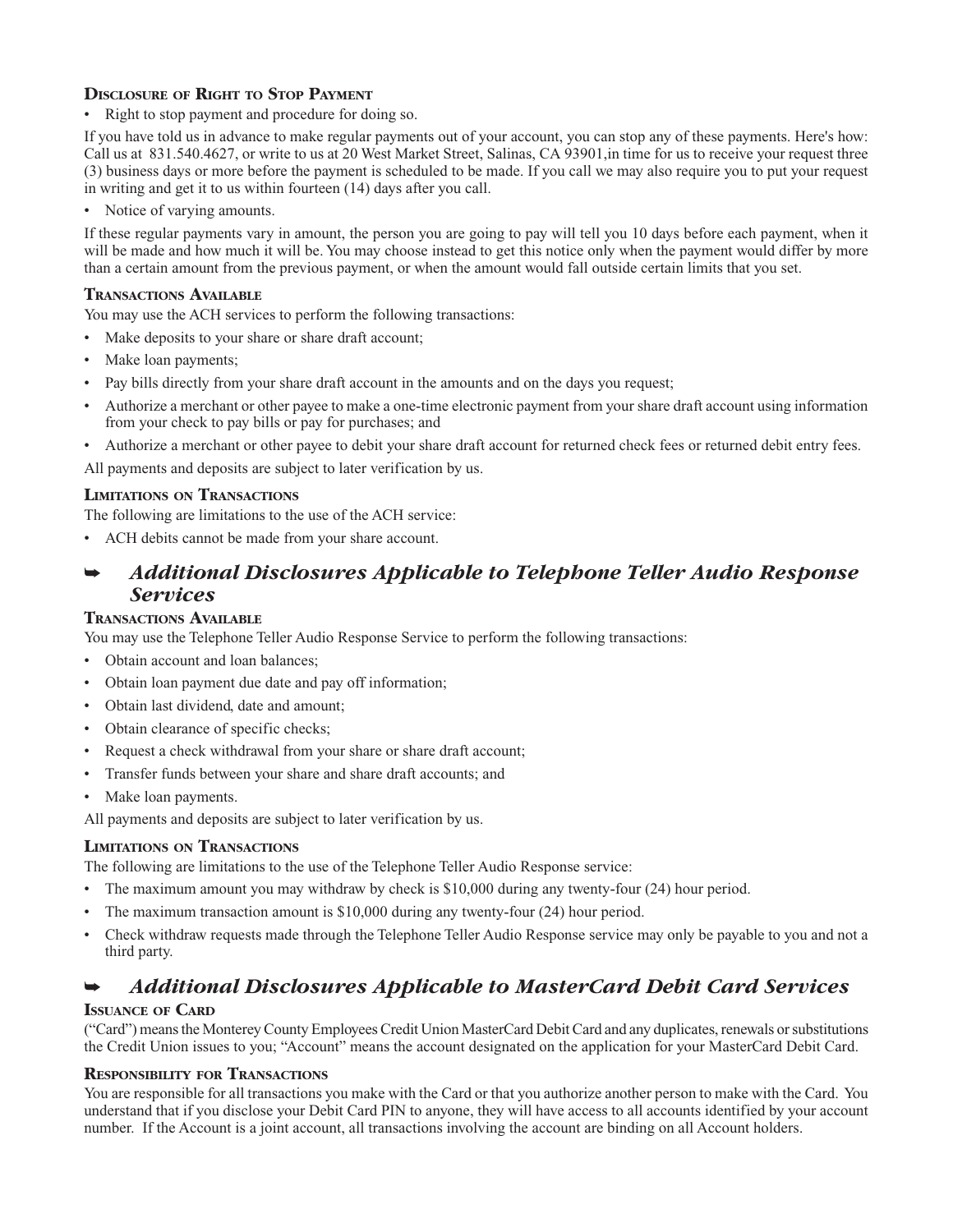#### **Rules for Use**

By using your Debit Card with your personal identification number (PIN) at automated teller machines ("ATM's") or other electronic terminals operated by a participating institution, network system, or company (collectively "terminals"), you authorize us to effect the transactions from or to your share or share draft/checking account(s) in accordance with the instructions given at the terminals. All Debit Card transactions are subject to the terms and conditions of your account agreements with us governing the affected accounts.

#### **ATM Fees**

When you use an ATM not owned by Monterey County Employees Credit Union, you may be charged a fee by the ATM operator and you may be charged a fee for a balance inquiry even if you do not complete a fund transfer. A fee will not be imposed for use of a Debit Card issued by Monterey County Employees Credit Union for use of an electronic terminal operated by Monterey County Employees Credit Union.

#### **Limitations on Dollar Amounts and Frequency of Transactions**

Purchases made above the floor limit of the merchant will require an authorization number from MasterCard.

You may make ATM cash withdrawals and POS transactions for a combined maximum of up to \$2,500 each twenty-four (24) hour period as long as your available balance will cover the transaction. Various institutions which participate in networks of which the Credit Union is a member may have withdrawal limits different from the amount set forth herein. In the event that a specific ATM is so limited, you may not be able to withdraw more than the cash limit of that particular ATM.

### **Use of the Card**

You may use the Card and PIN to:

- • Withdraw cash from your share draft account at ATMs, merchants, or financial institutions that accept MasterCard Debit Cards;
- Transfer funds between your share or share draft account you have with the Credit Union; and
- Make deposits to your share or share draft/checking account at the Credit Union.

You may use the Card without the PIN to:

- Purchase goods or services at places that accept MasterCard Debit Cards at point of sale from your share draft account;
- Order goods or services from your share draft account by mail or telephone from places that accept MasterCard Debit Cards; and
- Make automatic payments from your share draft account to pay bills or other charges, providing that the person or organization that you are paying agrees to accept payments this way.

Some of these services may not be available at all terminals.

Use of the card, the account number on the card, the PIN or any combination of the three for payments, purchases, or to obtain cash from merchants, financial institutions or others who honor MasterCard Debit Cards is an order by you for the withdrawal of the amount of the transaction from your account. Each transaction with the card will be charged to your account on the date the transaction is posted to your account. When the Credit Union receives notification of a MasterCard Debit Card transaction, it will put a hold on an equivalent amount of funds in your share draft account for three (3) days or until the day the transaction is charged to your account.

All card transactions covered by this agreement are subject to the terms and conditions of your account agreements with us governing the affected accounts, except as modified by this agreement. Any future changes to your account agreements may affect the use of the card.

#### **Illegal Use of MasterCard Debit Card**

You agree that your MasterCard Debit Card Account will not be used to make or facilitate any transaction(s) that are or might be construed to be illegal pursuant to applicable law, rule or ordinance, including but not limited to gambling. Said use, including any such authorized use, will constitute an event of default under this Agreement. You agree that the Credit Union has no liability, responsibility or culpability whatsoever for any such use by you or any authorized user(s). You agree that you are responsible for repayment of any and all debts incurred for these transactions. You further agree to indemnify and hold the Credit Union harmless from any suits, liability, damages or adverse action of any kind that results directly or indirectly from such illegal use.

#### **OVERDRAFTS**

You promise to pay the Credit Union immediately upon demand for any negative (overdraft) balance arising in your Account, unless you have available overdraft privileges. If you do not have overdraft privileges, the Credit Union may deduct the amount of any overdraft on your Account from any other account you have with the Credit Union, except an Individual Retirement Account.

#### **Refusal to Honor Card**

The Credit Union is not liable for the refusal or inability of any electronic terminal to honor the card or to complete a withdrawal from your account, or for their retention of the card. The Credit Union is also not responsible for the refusal of any merchant or financial institution to honor the card or for their retention of the card.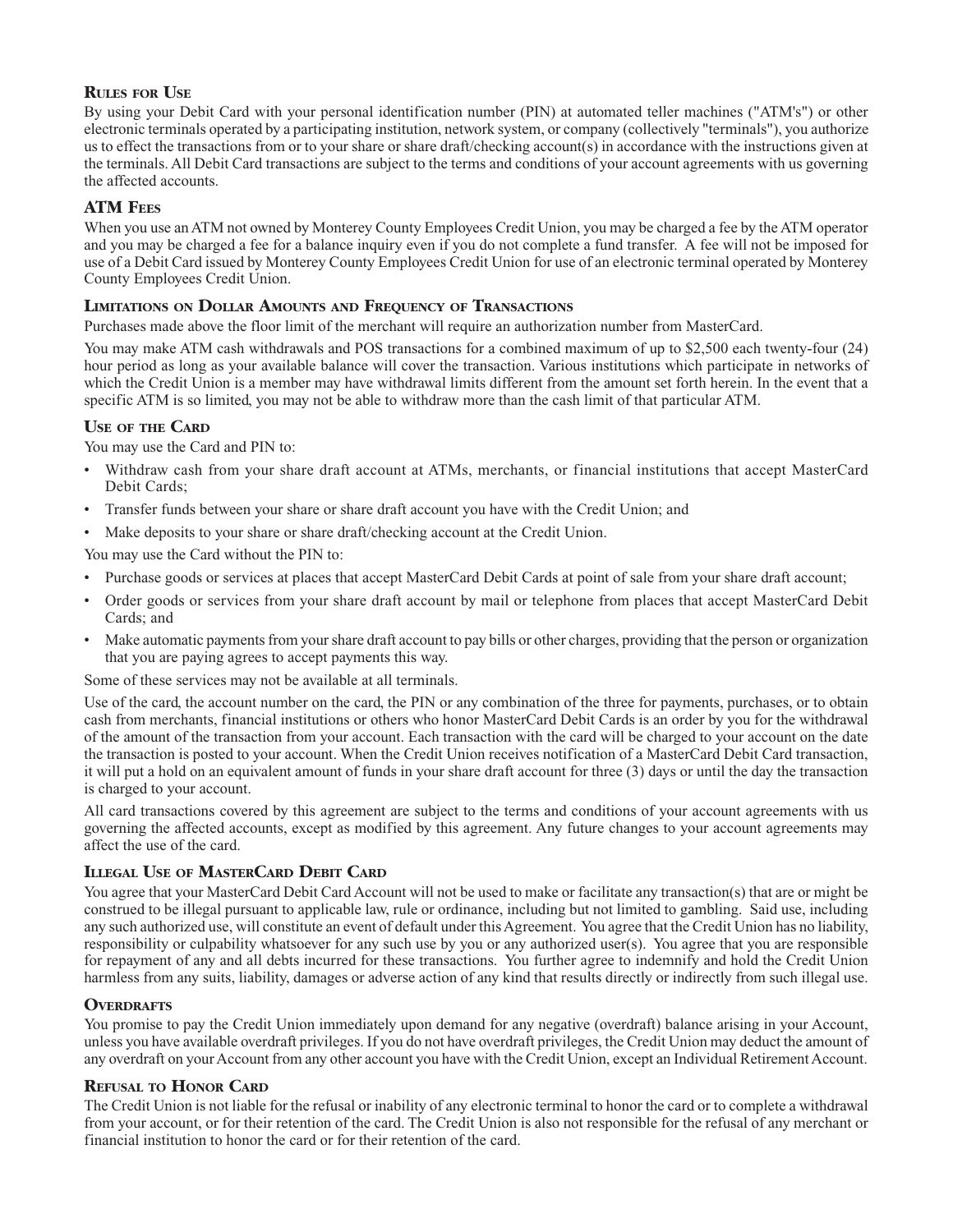#### **MasterCard Cross-Border Transactions**

Purchases and cash advances made in foreign currencies will be billed to you in U.S dollars. If a Cross-Border Transaction on a U.S.-issued credit or debit card is submitted to MasterCard in the currency of the country of the merchant, MasterCard will convert the transaction to the cardholder billing currency using its currency conversion procedure. MasterCard uses either a government mandated exchange rate, or a wholesale exchange rate selected by MasterCard. The governmentmandated exchange rate or wholesale exchange rate MasterCard uses for a particular transaction is the rate MasterCard selects for the applicable currency on the day the transaction is processed, which may differ from that applicable to the date the transaction occurred or when it is posted to your account. Added to your Cross-Border Transaction are a MasterCard Issuer Cross-border Assessment of eight-tenths of one percent (.8%) and Currency Conversion Assessment of two-tenths of one percent (.2%).

# *Additional Disclosures Applicable to "E-Branch" Home Banking Services*

#### **System Requirements**

E-Branch services allow convenient access to your account information 24 hours a day. To use E-Branch, you must have a computer, modem, Internet Service, browser, your account number and a PIN or Access Code.

#### **Transactions Available**

You may use the E-Branch service to perform the following transactions:

- Obtain account/loan balance information;
- Obtain loan payment due date and payoff information;
- Obtain last dividend, date and amount;
- Obtain clearance of specific checks;
- Request check withdrawals made payable to you from your share draft and share account;
- Transfer funds between your share draft and share account;
- Download transaction information to personal financial management software from share draft/checking and share/savings account;
- Make loan payments; and
- Pay bills through "I-Pay" Bill Pay service from your share draft account.

#### **Limitations on Transactions**

The following are limitations to the use of the E-Branch service:

- The maximum you may withdraw by check is \$10,000 during any twenty-four (24)-hour period.
- The maximum transaction amount is  $$10,000$  during any twenty-four (24) hour period.
- Check withdraw requests made through the E-Branch service may only be payable to you and not a third party.

# *Additional Disclosures Applicable to "I-Pay" Bill Pay Services*

#### **System Requirements**

To use I-Pay services, you must have a computer, modem, Internet Service, browser, your share draft account number and a PIN or Access Code.

#### **Right to Stop Payment of Preauthorized Transfers**

a) Right to stop payment and procedure for doing so.

If you have told us in advance to make regular payments out of your account, you can also stop any of these payments. Here's how: Call us at 831.540.4627 or 866.716.5022; or write to us 20 West Market Street, Salinas, CA 93901; or log on to the I-Pay service in time for us to receive your request three (3) business days or more before the payment is scheduled to be made. If you call, we may also require you to put your request in writing and get it to us within fourteen (14) days after you call.

#### **Transactions Available**

You may use the I-Pay service to perform the following transactions:

- Add/Edit Merchants: Merchant refers to the entity to which you pay bills. The merchant can be a company, organization, or individual. The Add/Edit Merchant feature allows you to add merchants to, delete merchants from or edit merchant information on your personal list of merchants.
- Make nonrecurring payments from share draft/checking: This feature allows you to schedule one-time payments to merchants. This feature enables you to specify the amount of the payment and the processing date.
- Make recurring payments from share draft/checking: This feature allows you to schedule recurring payments to merchants and enables you to specify the amount of the payment and processing date.
- View History: View History permits you to see payments made over a specified time period.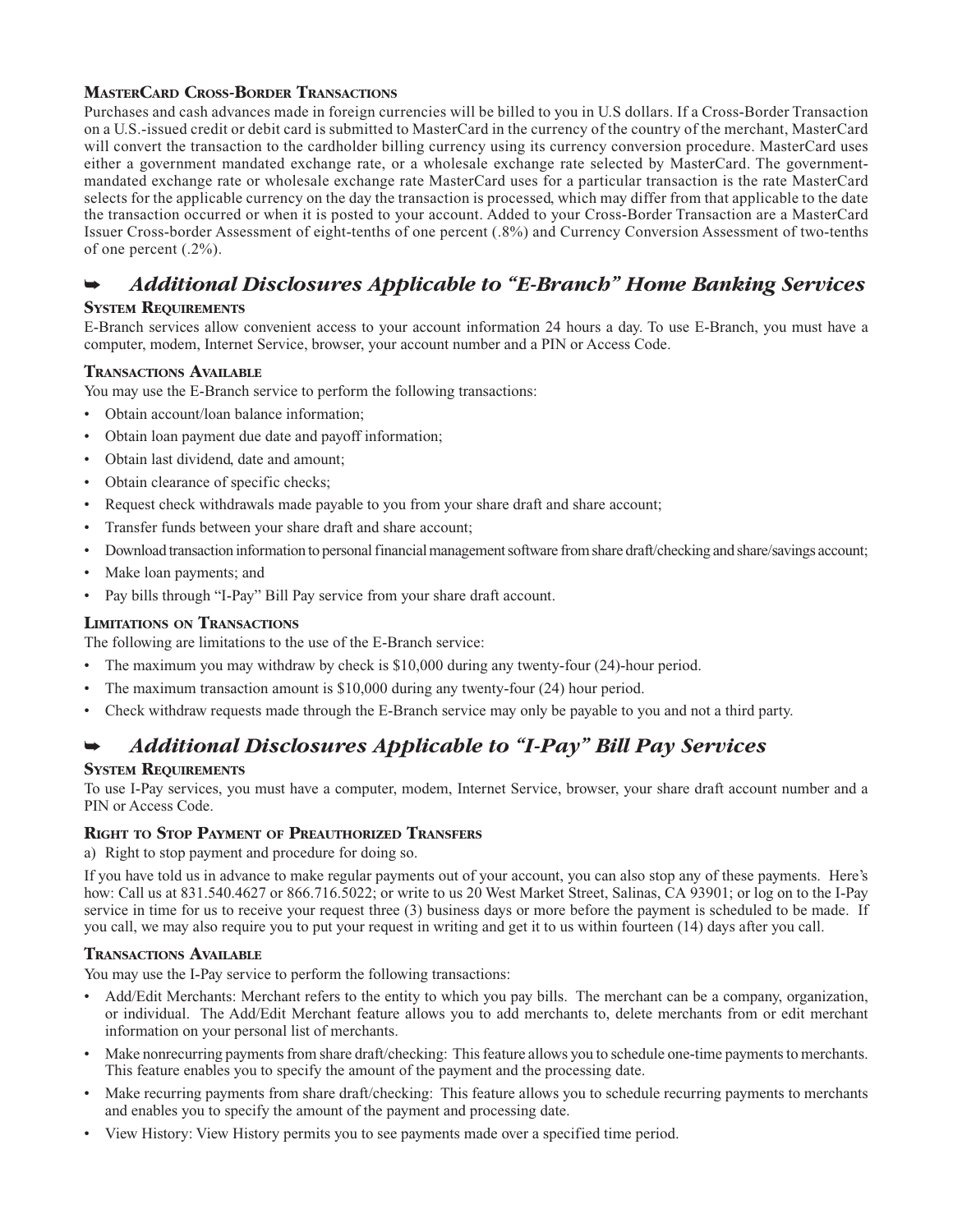### **Limitations on Transactions**

The following are limitations to the use of the I-Pay service:

- The maximum you may withdraw by check is  $$10,000$  during any twenty-four (24)-hour period;
- • Bill payments can only be made from your share draft account;
- Payments cannot be made for tax payments, court-ordered payments or payments to payees outside of the United States;
- If you close the designated bill payment share draft/checking account, all scheduled payments will be stopped;
- You cannot stop a payment if the payment has already been processed;
- You can schedule payments twenty-four (24) hours a day, seven (7) days a week, however, payments scheduled on a Saturday, Sunday, or holiday will be processed within one (1) to two (2) business days; and
- The bill being paid must be in the member's name.

#### **Methods and Restrictions**

Payments are made to your payee either electronically via the Automated Clearing House (ACH) or by check or laser draft. The method of payment depends upon the processing method that can be accommodated by the payee or by our bill payment service provider.

It is important that you take into consideration what method of bill payment will be used when scheduling bill payments to ensure payment deadlines are met. If the payee accepts electronic bill payment, the payment may take up to four (4) business days to process. If the payee does not accept electronic bill payment, the payment will be sent in a check form, and may take up to ten (10) business days to process.

#### **Member Responsibilities**

You are responsible for:

- any late payment, late fees, interest payments, and service fees charged by merchant(s);
- any overdraft, NSF or stop payment fees charged by the Credit Union as a result of these transactions;
- data input of payee information (payment amount(s), name, address and any other pertinent information);
- written notification to the Credit Union in the event you wish to cancel this service; and
- you must allow sufficient time for bill payments to be processed so that the funds can be delivered to the merchant on or before the due date.

# **Regulations Relating to Wire Fund Transfers**

### **Applicable Law**

This agreement and notice applies to funds transfers as defined in the Article 4A of the Uniform Commercial Code and Subpart B of Regulation J of the Board of Governors of the Federal Reserve System.

### **Funds Transfer Cut-Off Time**

The Credit Union may establish or change cut-off times for the receipt and processing of funds transfer requests, amendments, or cancellations. Unless other times are posted for the various types of funds transfers, the cut-off time will be at 12:00 p.m. on each weekday that the Credit Union is open excluding holidays. Payment orders, cancellations, or amendments received after the applicable cut-off time may be treated as having been received on the next funds transfer business day and processed accordingly.

#### **Service Charges/Fees**

The Credit Union may charge your account for the amount of any funds transfer initiated by you or by any person authorized by you as a joint tenant or other authorized party with the right of access to the account from which the funds transfer is to be made. Please refer to our Schedule of Fees and Charges for current fees.

#### **SECURITY PROCEDURES**

The Credit Union may establish, from time to time, security procedures to verify the authenticity of a payment order. You will be notified of the security procedure, if any, to be used to verify payment orders issued by you or for which your account will be liable. You agree that the authenticity of payment orders may be verified using that security procedure unless you notify the Credit Union in writing that you do not agree to that security procedure. In that event, the Credit Union shall have no obligation to accept any payment order from you or other authorized parties on the account until you and the Credit Union agree, in writing, on an alternate security procedure.

### **Use of FedWires**

If you send or receive a wire transfer, Fedwire may be used. Regulation J is the law covering all Fedwire transactions. This means that your rights and liabilities in a wire transfer involving Fedwire will be governed by Regulation J.